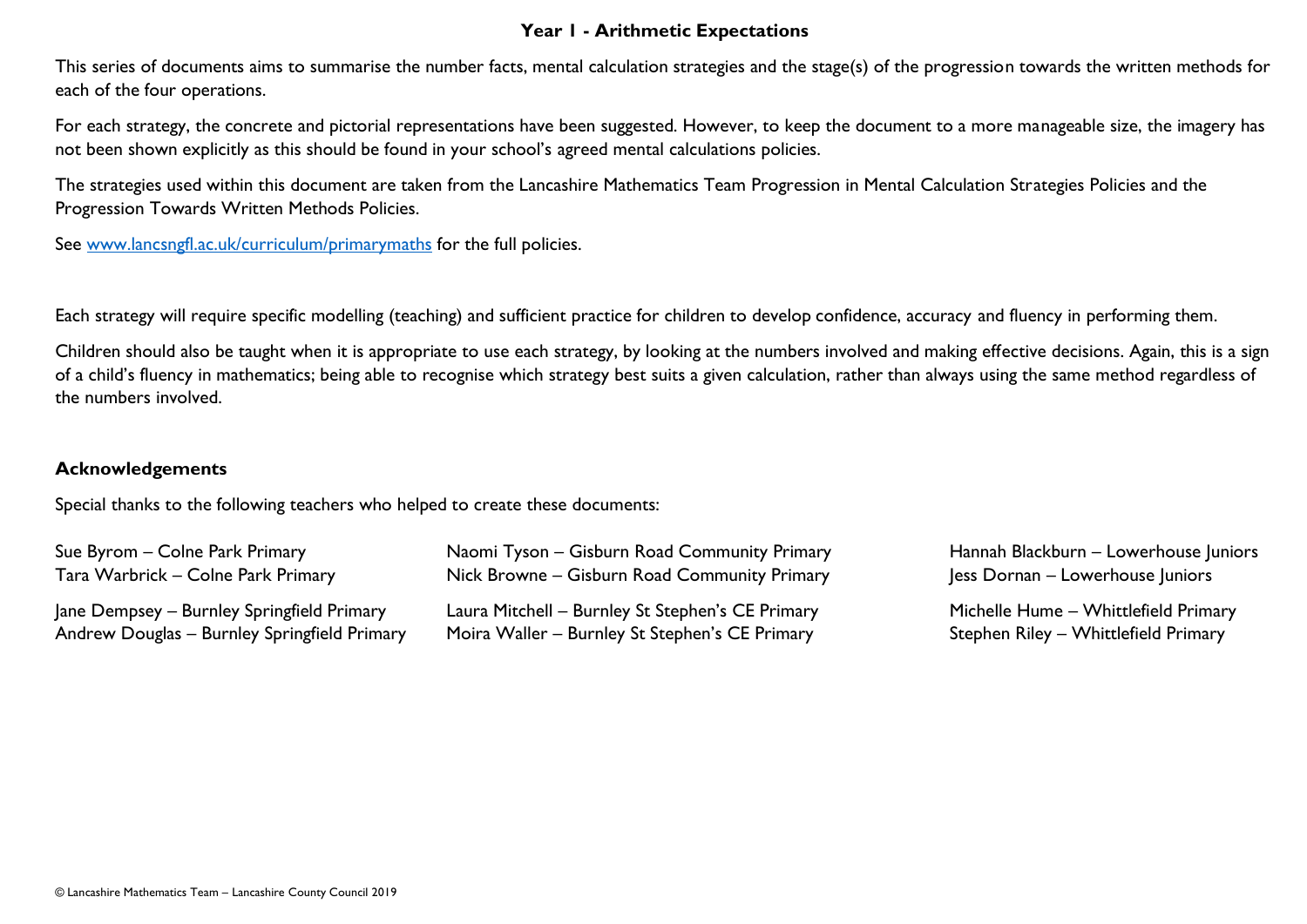## **Arithmetic Expectations – Year 1**

| <b>Skills</b>                                                                                                                                                                                                                                                                                                                                                                                                                   | <b>Examples</b>                                                                                                                                                                                                                                                                                                                                                                                                                                                                                                                                                                                                                                                                                                                           |  |  |
|---------------------------------------------------------------------------------------------------------------------------------------------------------------------------------------------------------------------------------------------------------------------------------------------------------------------------------------------------------------------------------------------------------------------------------|-------------------------------------------------------------------------------------------------------------------------------------------------------------------------------------------------------------------------------------------------------------------------------------------------------------------------------------------------------------------------------------------------------------------------------------------------------------------------------------------------------------------------------------------------------------------------------------------------------------------------------------------------------------------------------------------------------------------------------------------|--|--|
| <b>Counting</b>                                                                                                                                                                                                                                                                                                                                                                                                                 |                                                                                                                                                                                                                                                                                                                                                                                                                                                                                                                                                                                                                                                                                                                                           |  |  |
| Count in multiples of 2, 5 and 10.                                                                                                                                                                                                                                                                                                                                                                                              | Count from 0 in twos<br>What number would come next in this counting sequence? 0, 5, 10, 15, 20,<br>What number is missing from this counting sequence? 0, 10, 20, 40, 50                                                                                                                                                                                                                                                                                                                                                                                                                                                                                                                                                                 |  |  |
| Recognise even and odd numbers when counting in twos from 0 or 1.                                                                                                                                                                                                                                                                                                                                                               | Continue this count: 2, 4, 6, 8, 10, 12, 14<br>Are these even numbers or odd? How do you know?<br>Continue this count: 1, 3, 5, 7, 9, 11, 13<br>Are these even numbers or odd? How do you know?<br>Which are the even numbers in this set? 5 16 22 47 32                                                                                                                                                                                                                                                                                                                                                                                                                                                                                  |  |  |
| <b>Number Facts</b>                                                                                                                                                                                                                                                                                                                                                                                                             |                                                                                                                                                                                                                                                                                                                                                                                                                                                                                                                                                                                                                                                                                                                                           |  |  |
| Recall number bonds and related subtraction facts for all numbers to 10.                                                                                                                                                                                                                                                                                                                                                        | $6+4=\underline{2+}=\underline{10}$ $10=\underline{15}$ $10-3=\underline{15}$<br>$10 - 1$<br>$7 = 10 -$<br>$\frac{3+4=\frac{1}{3}+\frac{1}{3}+\frac{1}{3}=\frac{7}{3}+\frac{7}{3}=\frac{7}{3}+\frac{7}{3}=\frac{7}{3}=\frac{7}{3}=\frac{7}{3}=\frac{7}{3}=\frac{7}{3}=\frac{7}{3}=\frac{7}{3}=\frac{7}{3}=\frac{7}{3}=\frac{7}{3}=\frac{7}{3}=\frac{7}{3}=\frac{7}{3}=\frac{7}{3}=\frac{7}{3}=\frac{7}{3}=\frac{7}{3}=\frac{7}{3}=\frac{7}{3}=\frac{7}{3}=\frac{7}{3}=\frac{7}{3}=\frac{7}{3}=\frac{7$                                                                                                                                                                                                                                    |  |  |
| Recall doubles of all numbers to 10 and corresponding halves.                                                                                                                                                                                                                                                                                                                                                                   | is <sup>10</sup>                                                                                                                                                                                                                                                                                                                                                                                                                                                                                                                                                                                                                                                                                                                          |  |  |
| Mental Calculation Strategies - Addition and Subtraction                                                                                                                                                                                                                                                                                                                                                                        |                                                                                                                                                                                                                                                                                                                                                                                                                                                                                                                                                                                                                                                                                                                                           |  |  |
| Count on or back in ones (chain count and link to objects, i.e. I-I<br>correspondence).<br>Concrete - counters, beadstring, cubes on a number track<br>Pictorial - number line<br>Reorder numbers in a calculation.<br>Concrete – counters, counters in a ten frame<br>Partition small numbers, e.g. $8 + 3 = 8 + 2 + 1$ and $11 - 3 = 11 - 1 - 2$<br>Concrete - counters in a ten frame, beadstring<br>Pictorial - number line | count on in ones from 4 (or in ones from 5)<br>$4 + 5$<br>$8 - 3$<br>count back in ones from 8<br>$10 + 7$<br>count on in ones from 10 (or use place value)<br>count on in ones from 13<br>$13 + 5$<br>$17 - 3$<br>count back in ones from 17<br>$8 + 3$<br>doesn't need reordering as the greater number is first already<br>$2 + 7$<br>reorder as $7 + 2$<br>$5 + 13$<br>reorder as $13 + 5$<br>$11 + 6$<br>doesn't need reordering as the greater number is first already<br>partitioned as $7 + 3 + 2$<br>$7 + 5$<br>$9 + 7$<br>partitioned as $9 + 1 + 6$<br>$6 + 8$<br>partitioned as $6 + 4 + 4$ or reordered and partitioned as $8 + 2 + 4$<br>partitioned as $12 - 2 - 3$<br>$12 - 5$<br>partitioned as $14 - 4 - 4$<br>$14 - 8$ |  |  |
| <b>Mental Calculation Strategies - Multiplication and Division</b>                                                                                                                                                                                                                                                                                                                                                              |                                                                                                                                                                                                                                                                                                                                                                                                                                                                                                                                                                                                                                                                                                                                           |  |  |
| Apply counting in twos, fives and tens to solve multiplication problems<br>with a repeated addition context.<br>Concrete - real items to model the context of the problem<br>Pictorial - images of the items in the context of the problem                                                                                                                                                                                      | How much money is the total of six 5p coins?<br>How many fingers would seven children have altogether?<br>How many boots are lined up after five children take them off?                                                                                                                                                                                                                                                                                                                                                                                                                                                                                                                                                                  |  |  |
| Share an amount into equal parts.<br>Concrete - real items to model the context of the problem<br>Pictorial – images of the items in the context of the problem                                                                                                                                                                                                                                                                 | A bunch of 20 grapes are shared equally between two children? How many grapes<br>do they each get?<br>Five children are given £50 to share equally by their grandma. How much money do<br>they each get?                                                                                                                                                                                                                                                                                                                                                                                                                                                                                                                                  |  |  |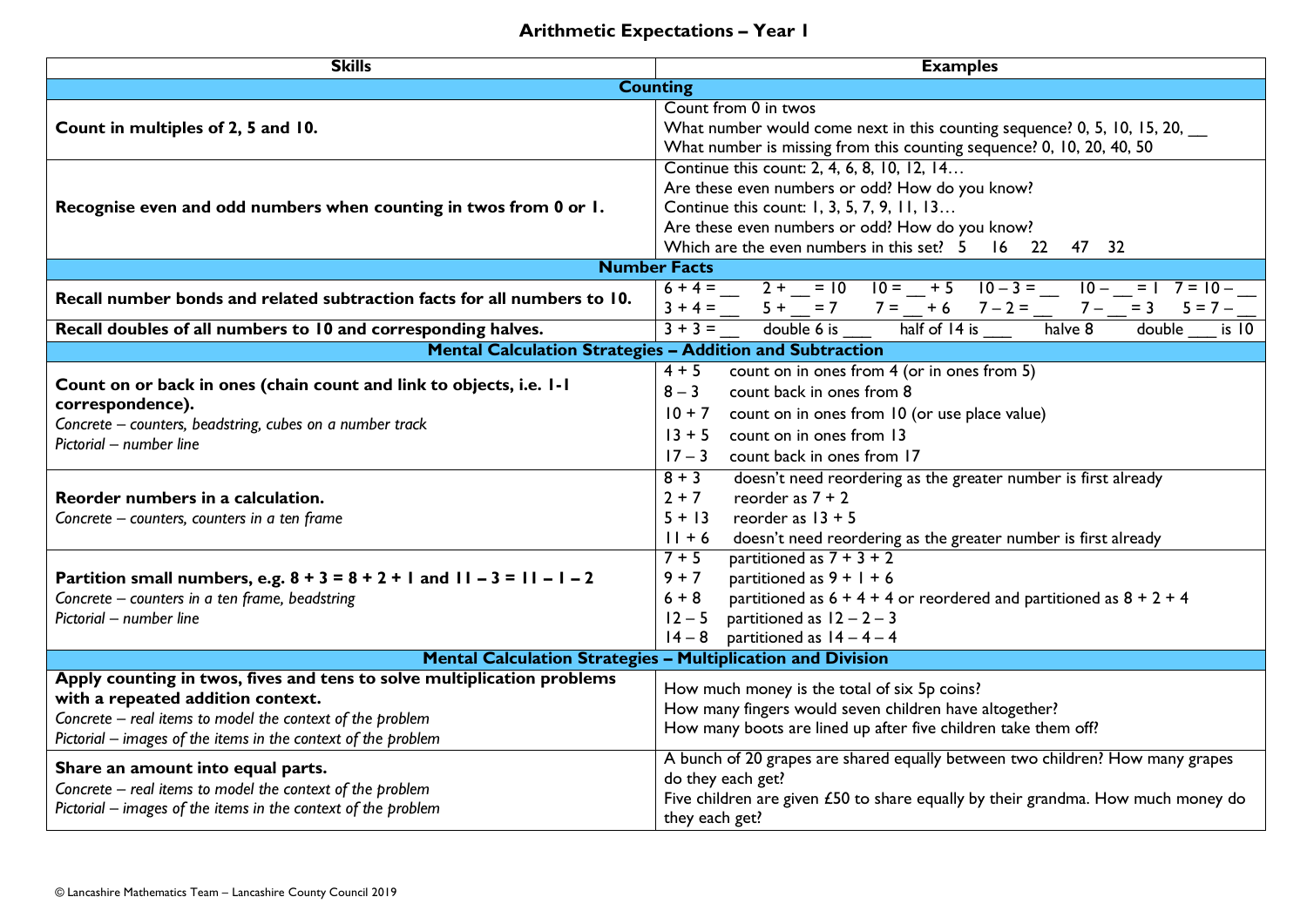| Separate an amount into equal groups.                                                                                                                                                                                              | Each sandwich needs two slices of bread. How many sandwiches can be made using                                                                                                           |  |  |
|------------------------------------------------------------------------------------------------------------------------------------------------------------------------------------------------------------------------------------|------------------------------------------------------------------------------------------------------------------------------------------------------------------------------------------|--|--|
| Concrete - real items to model the context of the problem                                                                                                                                                                          | 20 slices of bread?                                                                                                                                                                      |  |  |
| Pictorial - images of the items in the context of the problem                                                                                                                                                                      | Five seeds need to be planted in each pot. How many pots can be planted if there                                                                                                         |  |  |
|                                                                                                                                                                                                                                    | are 30 seeds altogether?                                                                                                                                                                 |  |  |
| <b>Progression Towards Written Calculation Strategies - Addition</b>                                                                                                                                                               |                                                                                                                                                                                          |  |  |
| Count on to find the total.<br>Concrete - ten frames, Diennes equipment<br>Pictorial – images of ten frames, tens and ones jottings                                                                                                | $11 + 5$<br>Add the ones, then add the ten(s)                                                                                                                                            |  |  |
|                                                                                                                                                                                                                                    | <b>Progression Towards Written Calculation Strategies - Subtraction</b>                                                                                                                  |  |  |
| Count the amount to subtract (take away) and count the amount left.<br>Concrete - ten frames, Diennes equipment<br>Pictorial – images of ten frames, tens and ones jottings                                                        | $13 - 4$ To avoid the need to exchange, it is advisable to use cubes or counters.<br>Count the amount (part) to subtract (take way)<br>Count the amount (part) that is left.<br> 8 <br>6 |  |  |
|                                                                                                                                                                                                                                    |                                                                                                                                                                                          |  |  |
| <b>Progression Towards Written Calculation Strategies - Multiplication</b>                                                                                                                                                         |                                                                                                                                                                                          |  |  |
| Recognise multiplication as real arrays showing repeated addition.<br>Concrete - real arrays e.g. baking trays, ice cube trays, egg boxes<br>Pictorial - images of real arrays                                                     | How many eggs are needed to fill the box?<br>How many buns can be made with this tray?                                                                                                   |  |  |
|                                                                                                                                                                                                                                    | <b>Progression Towards Written Calculation Strategies - Division</b>                                                                                                                     |  |  |
| Recognise division as sharing amounts into equal parts. Introduce simple<br>remainders as the items are shared into equal parts, but some may be left<br>over.<br>Concrete - real sets of items shared according to a real context | Six stickers shared equally between two children.<br>How many stickers will they each get?<br>If it was seven stickers being shared equally between                                      |  |  |
| Pictorial – images real items being shared into equal parts (possibly represented as shapes)                                                                                                                                       | two children, how many stickers would they each get?                                                                                                                                     |  |  |
| <b>Decision Making</b>                                                                                                                                                                                                             |                                                                                                                                                                                          |  |  |
| When calculating, children should ask themselves:<br>- do I know the answer because it is a fact I have learnt?<br>- can I work it out easily in my head?<br>- can I use some equipment or a jotting?                              |                                                                                                                                                                                          |  |  |